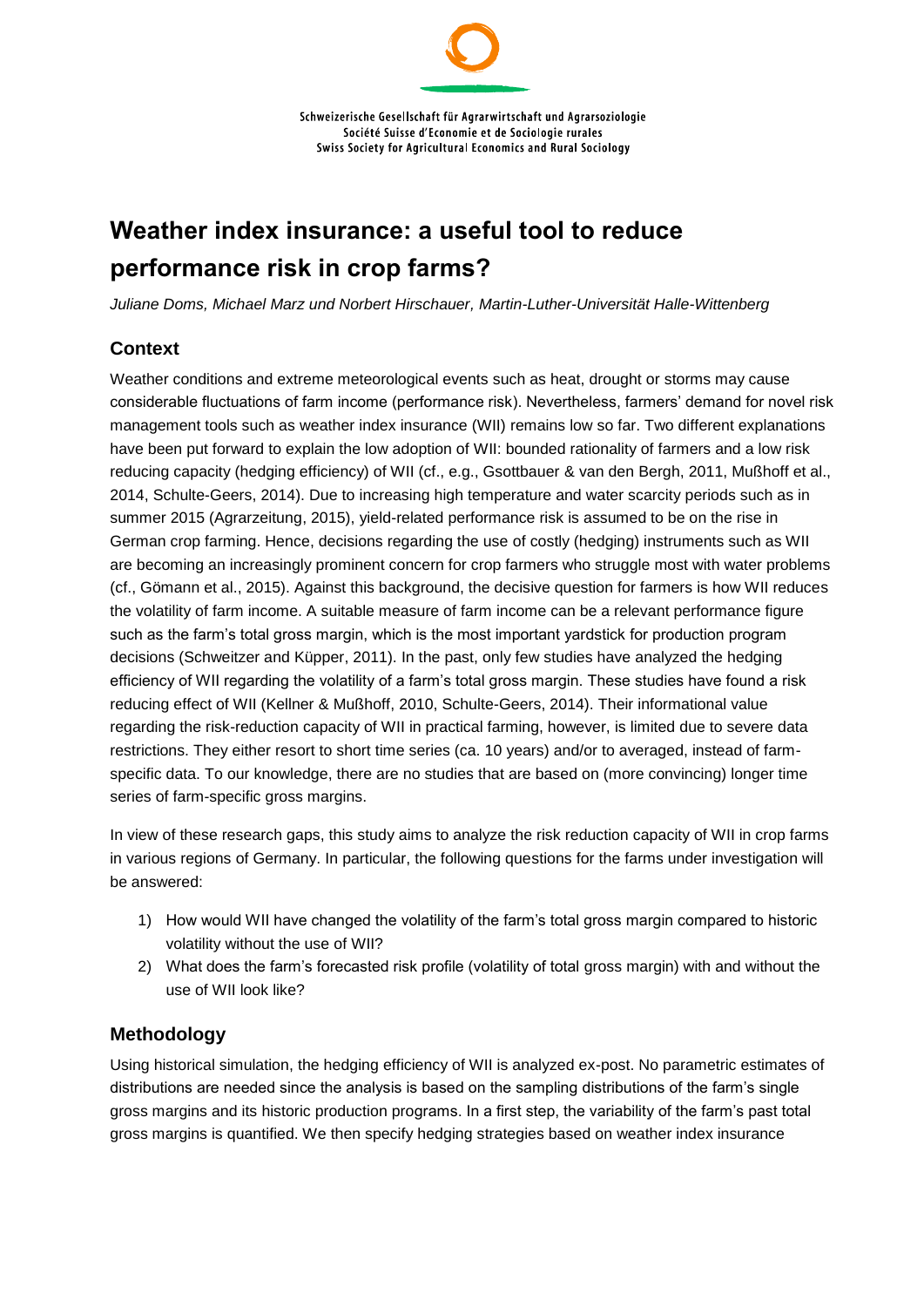Schweizerische Gesellschaft für Agrarwirtschaft und Agrarsoziologie Société Suisse d'Economie et de Sociologie rurales Swiss Society for Agricultural Economics and Rural Sociology

contracts<sup>1</sup> and analyze how they would have changed volatility.<sup>2</sup> In an alternative approach, time series analysis will be used to obtain parametric estimates for the distributions of the farm's single gross margins, the distribution of the cash flows produced by the respective hedging instrument under consideration, and the correlations. Based on this information, we treat the farm's production program as a portfolio of activities fraught with risk (cf., Markowitz, 1952) and use the variance-covariance method (cf., Mußhoff & Hirschauer, 2007) to compute the variance of the farm's total gross margin (portfolio variance) ex-ante. As a start, the risk reducing capacity is measured from a static point of view. That is, holding all else constant, we compare the portfolio variance without hedging instrument to the portfolio variance with the instrument (cf., Mußhoff & Hirschauer, 2008).

The object of study are crop farms in North Rhine-Westphalia and Lower Saxony. These regions cover a range of soil and climate conditions in Germany that can be considered as "average" compared to sites such as Brandenburg, which suffers from poor soils and comparatively low rainfall, or Bavaria with its high rainfalls (see Table 1). Furthermore, a certain degree of comparability is assumed because the conditions in both regions are quite similar.

|                        | <b>Quality of the soil</b><br>(ground points) | Average annual<br>precipitation<br>(mm) | Average annual<br>temperature<br>$(^{\circ}C)$ |
|------------------------|-----------------------------------------------|-----------------------------------------|------------------------------------------------|
| North Rhine-Westphalia | 54                                            | 1072                                    | 8,9                                            |
| Lower Saxony           | 57                                            | 1070                                    | 8,6                                            |
| Brandenburg*           | 41                                            | 586                                     | 8,                                             |
| Bayern**               | 54                                            | 1656                                    | 7.5                                            |

*Table 1: Geographic and climate conditions of selected regions in Germany*

\*Federal state with lowest average annual precipitation; \*\*Federal state with highest average annual precipitation. Sources: Bundesanstalt für Geowissenschaften und Rohstoffe (2015) and Deutscher Wetterdienst (2015a, 2015b).

Contrary to most previous studies, we do not resort to farm models based on averaged data. Instead, data from real farms over a period of at least 15 to 20 years are used. Data include the farm's production program, its total gross margin, as well as the yields, prices, and variable costs for each of the farm's activities. To model the gross margins (cash flows) of weather index insurance we use long time series of location-specific weather data.

### **(Expected) Results**

As the above-mentioned research questions are subject to current research, no results can be presented yet. But, due to the findings of past studies, a risk reducing effect of WII is expected regarding the volatility of a relevant economic performance figure such as a farm's total gross margin.

## **Conclusion**

Due to changing climate conditions and therefore increasing income volatility, insurance against volumetric risks such as WII may become increasingly important for crop farms in Germany. Hence,

l <sup>1</sup> Strategies will be specified based on market offers from professional providers such as "Wetter Protect" or "CelsiusPro". Specified strategies do not necessarily coincide with the optimal-hedge-ratio strategy.

<sup>&</sup>lt;sup>2</sup> A similar methodical approach has been used by HEIMFARTH and MUßHOFF (2010). Their analysis is based on the volatility of sales revenues and therefore does not go far enough to measure the reduction of volatility of farm income.